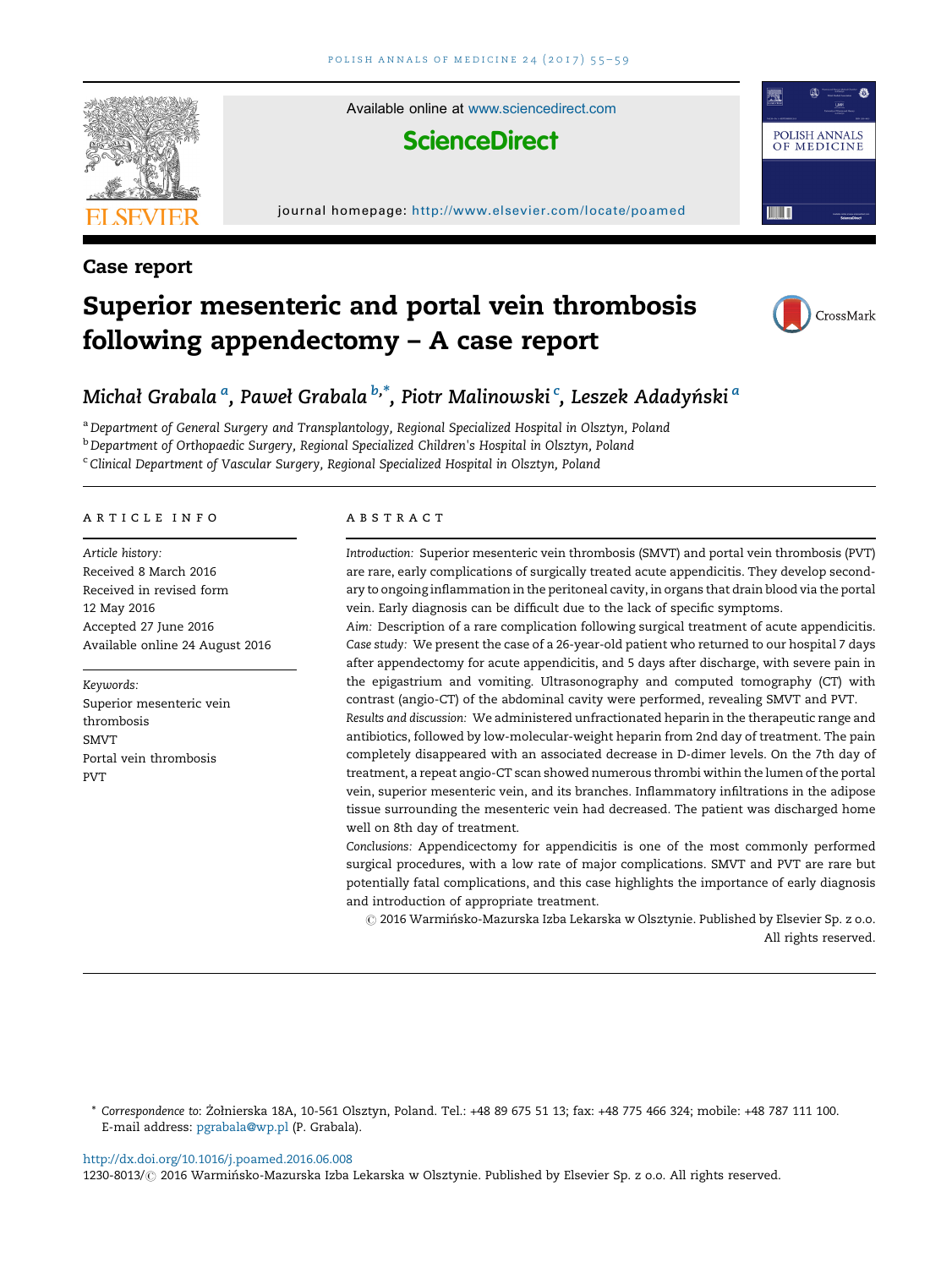## 1. Introduction

Appendicectomy for appendicitis is one of the most commonly performed surgical procedures, with a low rate of major complications. The most common complications are abscesses, perforations, fecal fistulae, peritonitis, mechanical obstruction of the gastrointestinal tract, and postoperative wound infection. Superior mesenteric vein thrombosis (SMVT) and portal vein thrombosis (PVT), early complications of surgically treated acute appendicitis, are rare. They develop due to ongoing inflammation in the peritoneal cavity in organs that drain blood into the portal vein. Initially, there is edema, and hyperemia, and later, intestinal necrosis may occur. The mortality is estimated at  $30\%,^{1,2}$  $30\%,^{1,2}$  $30\%,^{1,2}$  and the recurrence rate is approximately 25%.<sup>[3](#page-3-0)</sup> Early diagnosis may be difficult due to the lack of specific symptoms. The best examination that facilitates making a rapid diagnosis is computed tomography (CT) with administration of contrast agent (angio-CT). $4,5$  The accuracy of ultrasound with color flow imaging depends on the experience of the sonographer.<sup>[6,7](#page-3-0)</sup>

## 2. Aim

Description of a rare complication following surgical treatment of acute appendicitis.

## 3. Case study

Our patient was 26 years-old, 1.72 m tall, weighing 67 kg, and with a BMI of 22.65 kg/ $m^2$  and a history of appendectomy for acute appendicitis 7 days previously. Re-presentation, 5 days after discharge, was due to severe epigastric pain and

vomiting. The symptoms started approximately 24 h earlier, with significant intensification in the previous 6–8 h. Physical examination revealed that the abdomen was tight, distended, and tender, especially in the epigastrium and mesogastrium. There were signs of peritonism. Vital signs included a blood pressure of 130/85 mmHg, and a heart rate of 96 beats per minute. Laboratory tests showed an elevated D-dimer of 2.3  $\mu$ g/mL, white blood count 10 720/ $\mu$ L, C-reactive protein 11.25 mg/dL, fibrinogen 587 mg/dL, and lipase 89 U/L. Radiological examination of the abdomen showed no evidence of obstruction or perforation. Ultrasonography (USG) and angio-CT of the abdominal cavity revealed SMVT and PVT (Fig. 1). A thrombus was observed within the superior mesenteric vein and its branches, with venous dilatation up to 14 mm over a length of approximately 11 cm. Furthermore, a thrombus was seen in the central and distal parts of the portal vein, with dilatation up to 15 mm over a length of approximately 4.5 cm. The branches of the portal vein to the right lobe of the liver were thrombosed, with an approximately 4-cm-long thrombus. It must be emphasized the patient did not receive any type of antithrombotic treatment/prophylaxis before and at the time of the first operation.

Informed consent was obtained from the participant included in the study.

#### 4. Results

We started treatment with an infusion of unfractionated heparin, used low-molecular-weight heparin (Enoxaparinum natricum) from 2nd day at a dose of  $2 \times 70$  mg, subcutaneously, and antibiotics (piperacillin + tazobactam). There was a significant clinical improvement with resolution of the symptoms of diffuse peritonitis within a few hours of treatment. During the first 48 h of treatment, the patient did



Fig. 1 – Computed tomography with contrast (angio-CT) of the abdominal cavity revealed SMVT and PVT.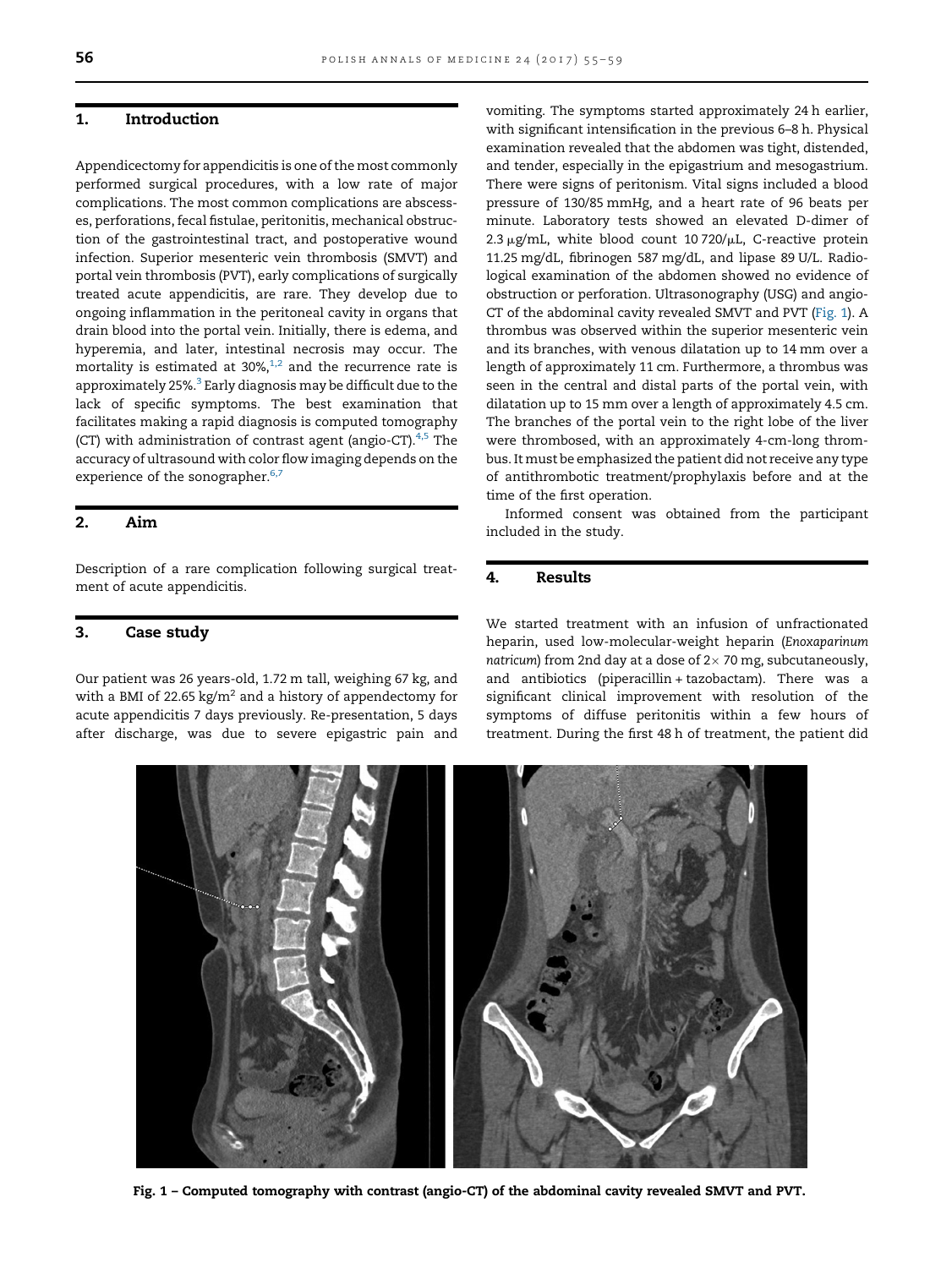not receive solid foods. A hematologist, vascular surgeon, cardiologist, and gynecologist were consulted in order to exclude causes of SMVT and PVT other than the history of appendectomy. There were not found any other causes.

A repeat angio-CT scan on 7th day of treatment showed numerous thrombi within the portal vein and the superior mesenteric vein and its branches, with reduced inflammatory infiltrations in the adipose tissue surrounding the mesenteric vein. The patient was discharged home well on 8th day of treatment. Because the family history included maternal scleroderma, a maternal aunt with systemic lupus erythematous, and paternal pulmonary embolism, our patient was referred for further, in-depth hematologic diagnostic tests, which were negative for other causes of thrombosis. She was discharged home with one enoxaparin per day for 3 months, which was subsequently extended for another 3 months by a hematologist. A further angio-CT scan of the abdominal cavity 6 months later demonstrated normal and unobstructed superior mesenteric and portal veins with no presence of thrombi (Fig. 2).

#### 5. Discussion

PVT is defined as the presence of a thrombus narrowing or occluding the lumen of this vessel. Apart from the portal vein trunk, the intravascular coagulation process may involve intrahepatic branches of this vessel, as well as the superior mesenteric and splenic veins.<sup>8</sup> Thrombosis, according to Virchow's triad, is caused by changes in the vessels, especially damage to the endothelium (e.g. trauma or surgery); changes in blood composition (e.g. thrombophilia); and stasis. Depending on the duration and intensity of the accumulation of symptoms the disease can have an acute, sub-acute, or chronic course. $6,9-11$  There are numerous factors that cause thrombosis of the vessels supplying the portal vein. The most common causes are cirrhosis and liver cancer. $10,11$  In such cases, thrombosis is caused by stasis of portal venous blood caused by pathological lesions in the liver cytoarchitecture, and the process normally starts in intrahepatic portal vein branches.<sup>[10,12](#page-4-0)</sup> Other factors that may cause portal vein

thrombosis include abdominal trauma, intraoperative injuries (e.g. post-splenectomy), ongoing inflammation in the peritoneal cavity within organs from which blood flows into the portal vein, conditions of thrombophilia (e.g. polycythemia, oral contraceptive), cancers, and abdominal tumors (e.g. pancreatic tumors).<sup>10,11,13</sup>

Massive SMVT and PVT, which completely blocks the outflow of blood from the gastrointestinal tract, may occur at any age. The clinical manifestation of PVT depends on the dynamics of the underlying disease process.

Rapidly progressing obstruction of the portal system causes blood stasis in the venous bed, resulting within a few hours in passive intestinal congestion, followed by necrosis. It usually begins suddenly, causing severe abdominal pain, vomiting, bloody diarrhea, and peritonitis due to hemorrhagic intestinal necrosis. The mortality rate is up to  $30-50\%$ ,  $4,14$  and depends on the anatomical location and the extent of the thrombotic lesions. Parietal thrombosis, which does not close the entire lumen of a vessel, or involves a single venous trunk, allows for the outflow of blood from small vessels in the bowel mesentery, and has a better prognosis. Evacuating stagnant portal vein blood protects the intestines from necrosis.

In recent years, the incidence of PVT and SMVT has increased likely due to wider access to portal system imaging techniques[.15](#page-4-0) Moreover, in the last 15 years, the number of diagnoses in the acute phase of the disease has significantly increased.[16](#page-4-0)

SMVT and PVT, early complications of surgically-treated acute appendicitis, are relatively rare. Early diagnosis can be difficult due to the lack of specific symptoms. The acute form of the disease often involves epigastric pain, radiating to the lumbar spine. Pain of this nature may be incorrectly attributed to gastritis or pancreatitis. Passive intestinal congestion can lead to the appearance of a small volume of fluid in the peritoneal cavity. Laboratory tests show leukocytosis, increased level of C-reactive protein (CRP), and D-dimers.

Basic diagnostic tests in portal system thrombosis include USG with blood flow measurements, and  $CT.^{4,17}$ 

USG is the most accessible and harmless examination and allows for multiple repetitions in the same patient. Similar to CT, it allows for the evaluation of the size and structure of the



Fig. 2 – Angio-CT scan of the abdominal cavity 6 months later demonstrated normal and unobstructed superior mesenteric and portal veins with no presence of thrombi.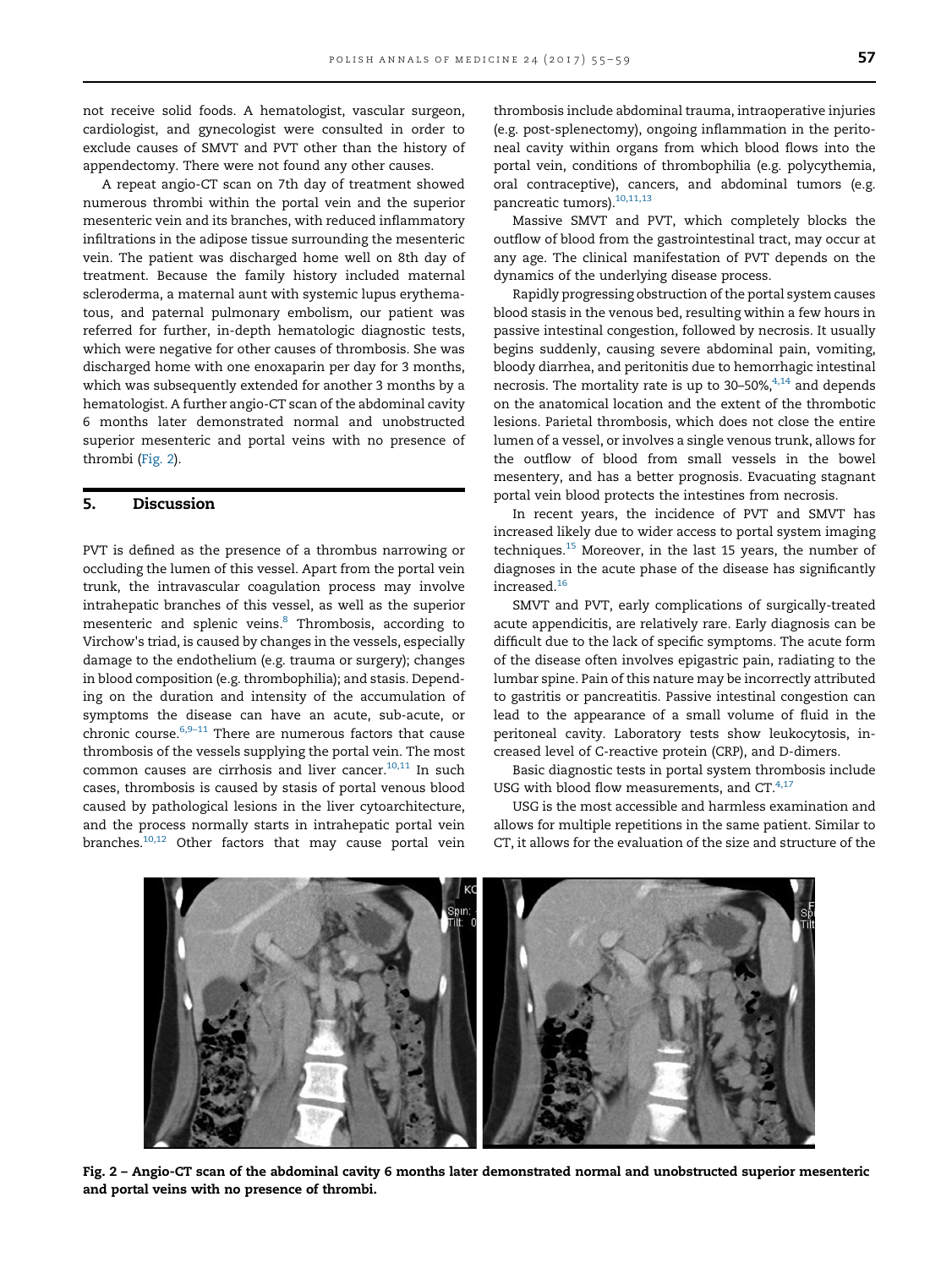<span id="page-3-0"></span>liver and spleen, detection of lesions typical of cirrhosis, as well as detection of cancers and inflammatory tumors in the abdominal organs, which may cause PVT. It enables accurate imaging of the hepatic veins, intrahepatic branches of the portal vein, its trunk, and supplying vessels. It allows for the visualization of portal system thrombosis and can detect collateral circulation. $6,7$  Abdominal CT with contrast is the most effective way to diagnose SMVT with a sensitivity of 90–  $100\%$ <sup>6,18</sup> Thrombi in the mesenteric vein are imaged directly and the limits of thrombosis can be defined, as well as the exclusion of other diseases that cause gastrointestinal symptoms.<sup>[19](#page-4-0)</sup>

In the literature of the past two decades, there are only a few case reports and a few papers concerning this rare disease and its causes. Plessier et al. $20$  presented the results of a multicenter study conducted in 7 European countries over 3 years. In 21% of cases, there was a local risk factor, commonly acute pancreatitis or biliary tract infection, and in 52% of cases, there was a systemic risk factor, usually a myeloproliferative disease (e.g. polycythemia vera, myelofibrosis, chronic myeloid leukemia). No cause was found in 27% of cases. The basis of the therapy was antithrombotic treatment, first with unfractionated, fractionated, or low-molecular-weight heparin, followed by oral medication for a period of 4–12 months. Severe complications were rare: in 2 patients, acute mesenteric ischemia developed on days 6 and 12 after onset, respectively, requiring laparotomy and excision of the necrotic small intestine. There were no deaths during the treatment.

Condat et al. $^{21,22}$  $^{21,22}$  $^{21,22}$  presented the results of treatment of 136 patients with PVT, or thrombosis of supplying vessels, conducted over 15 years in a single center. In 67 patients (49%), the primary symptom was abdominal pain; in 24 (18%), there was bleeding from esophageal varices; and in 7 (5%), there was acute mesenteric ischemia requiring laparotomy. The remaining 38 patients had other unusual symptoms. Among the analyzed patients with 'fresh' PVT, there was a local risk factor of an intra-abdominal infection (acute appendicitis, liver abscesses, cholangitis, etc.) in 11, and a systemic risk factor in 13. Five women in this latter group were taking oral contraceptives, a recognized risk factor. Treatment comprised initial administration of low-molecular-weight heparin, followed by warfarin, and the results were evaluated after an average of 5 months. Unblocking of the portal vein was observed in 25 patients (76%) – complete in 10 and partial in 15. No bleeding into the gastrointestinal tract was observed. $22$ 

Acute SMVT and PVT require symptomatic treatment (rehydration, analgesics) and the use of low-molecular-weight heparin in therapeutic doses. This significantly decreases the risk of thrombosis extension, and consequently, intestinal complications, while providing time for the formation of a collateral circulation. After preliminary treatment with heparin, an oral anticoagulant should be administered for 3–6 months. In the case of thrombophilia, this treatment may be permanent. There is insufficient evidence to assess the clinical usefulness of local or systemic thrombolytic therapy.<sup>[23](#page-4-0)</sup>

Anticoagulant therapy is an essential form of therapy in this disease, giving a chance to unblock the superior mesenteric and portal veins. Success is greater if the treatment starts in the early phase of thrombosis, and when the lesions involve only a part of the portal venous system. $22,24,25$  Patients who do not receive anticoagulants are less likely to unblock the portal system, and usually a cavernous transformation of the vein and portal hypertension, and its consequences, eventuate. $21$  There are also other methods of treatment including thrombolysis, surgical thrombectomy, and transjugular intrahepatic portosystemic shunt, but they carry risks. $24,25$  The prognosis for patients with SMVT and PVT is quite good, provided that the treatment is adequate and the cause is not a degenerative disease. Survival at 5 and 10 years for patients without cirrhosis or cancer is 90% and 80%, respectively.<sup>[26](#page-4-0)</sup>

### 6. Conclusions

Appendicectomy is one of the most commonly performed surgical procedures, currently with a low rate of major complications. SMVT and PVT are rare, but potentially fatal complications.

The basis of therapy is anticoagulation, initially with unfractionated, then fractionated or low-molecular-weight heparin, and subsequently with oral medication for a period of 4–12 months. Our patient, received enoxaparin once per day for 6 months after discharge, and a repeat abdominal CT scan revealed patent superior mesenteric and portal veins free of thrombi.

This case – because of its rarity and difficulty in diagnosis – demonstrates the importance of early diagnosis and introduction of appropriate treatment. It may be instructive and helpful for surgeons involved in the treatment of acute abdominal diseases.

#### Conflict of interest

None declared.

#### references

- 1. [Baril N, Wren S, Radin R, Ralls P, Stain S. The role of](http://refhub.elsevier.com/S1230-8013(16)30043-1/sbref0005) [anticoagulation in pylephlebitis.](http://refhub.elsevier.com/S1230-8013(16)30043-1/sbref0005) Am J Surg. 1996;172(5): [449](http://refhub.elsevier.com/S1230-8013(16)30043-1/sbref0005)–452.
- 2. [Plemmons RM, Dooley DP, Long](http://refhub.elsevier.com/S1230-8013(16)30043-1/sbref0010)field RN. Septic [thrombophlebitis of the portal vein \(pylephlebitis\): diagnosis](http://refhub.elsevier.com/S1230-8013(16)30043-1/sbref0010) [and management in the modern era.](http://refhub.elsevier.com/S1230-8013(16)30043-1/sbref0010) Clin Infect Dis. 1995;21 [\(5\):1114](http://refhub.elsevier.com/S1230-8013(16)30043-1/sbref0010)–1120.
- 3. [Divino CM, Park IS, Angel LP, Ellozy S, Spiegel R, Kim U. A](http://refhub.elsevier.com/S1230-8013(16)30043-1/sbref0015) [retrospective study of diagnosis and management of](http://refhub.elsevier.com/S1230-8013(16)30043-1/sbref0015) [mesenteric vein thrombosis.](http://refhub.elsevier.com/S1230-8013(16)30043-1/sbref0015) Am J Surg. 2001;181(1):20–23.
- 4. [Balthazar EJ, Gollapudi P. Septic thrombophlebitis of the](http://refhub.elsevier.com/S1230-8013(16)30043-1/sbref0020) [mesenteric and portal veins: CT imaging.](http://refhub.elsevier.com/S1230-8013(16)30043-1/sbref0020) J Comput Assist Tomogr. [2000;24\(5\):755](http://refhub.elsevier.com/S1230-8013(16)30043-1/sbref0020)–760.
- 5. [Nishimori H, Ezoe E, Ura H, et al. Septic thrombophlebitis](http://refhub.elsevier.com/S1230-8013(16)30043-1/sbref0025) [of the portal and superior mesenteric veins as a](http://refhub.elsevier.com/S1230-8013(16)30043-1/sbref0025) [complication of appendicitis: report of a case.](http://refhub.elsevier.com/S1230-8013(16)30043-1/sbref0025) Surg Today. [2004;34\(2\):173](http://refhub.elsevier.com/S1230-8013(16)30043-1/sbref0025)–176.
- 6. [Rhee RY, Gloviczki P, Mendonca CT, et al. Mesenteric venous](http://refhub.elsevier.com/S1230-8013(16)30043-1/sbref0030) [thrombosis: still a lethal disease in the 1990s.](http://refhub.elsevier.com/S1230-8013(16)30043-1/sbref0030) J Vasc Surg. [1994;20\(5\):688](http://refhub.elsevier.com/S1230-8013(16)30043-1/sbref0030)–697.
- 7. [Desai SR, Cox MR, Martin CJ. Superior mesenteric vein](http://refhub.elsevier.com/S1230-8013(16)30043-1/sbref0035) [thrombosis: computed tomography diagnosis.](http://refhub.elsevier.com/S1230-8013(16)30043-1/sbref0035) Aust N Z J Surg. [1998;68\(11\):811](http://refhub.elsevier.com/S1230-8013(16)30043-1/sbref0035)–812.